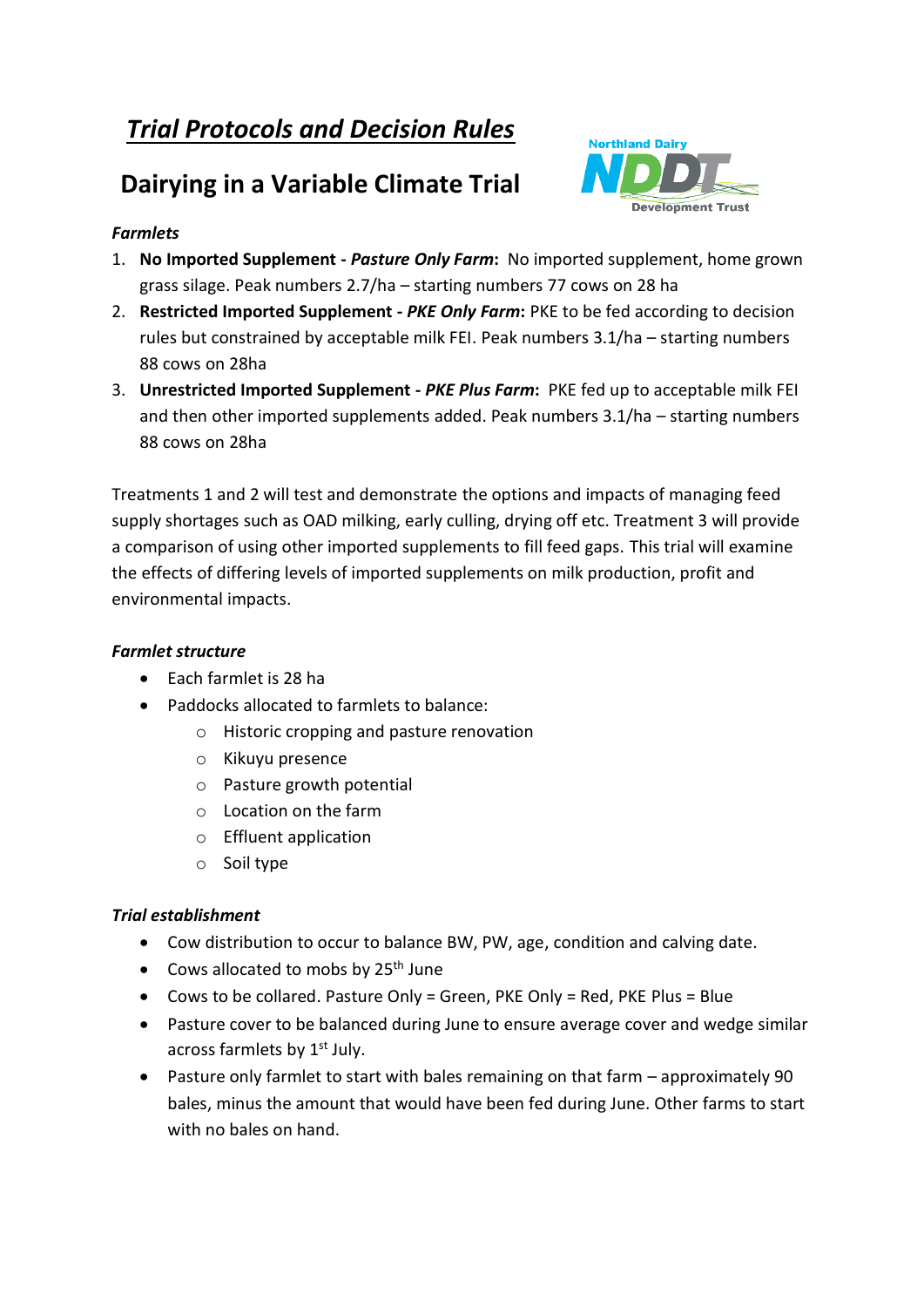### *Supplement management*

- All farmlets can make baleage when pasture surplus is evident, and feed as required.
- Imported supplement is to be used to fill feed deficits on farmlets 2 & 3.
- Supplement will not be fed to generate a pasture surplus to encourage silage conservation
- Feeding of PKE on treatment 2 will be limited by keeping milk FEI in acceptable levels.
- Feeding of PKE on treatment 3 will be limited by keeping milk FEI in acceptable levels. If FEI approaches the grading level then alternative imported supplements may be used based on the next cheapest feed source (\$/MJ ME). Feed may be contracted pre-requirement to ensure consistent supply.

### *Effluent and nitrogen etc*

- Effluent application will be evenly allocated across farmlets. If the time spent on the feed pad or shed differs between farmlets then there will be an adjustment for this in effluent application
- Nitrogen application will not exceed 200 kg/ha/annum and will be even across farmlets
- Gibberellic acid and strategic applications of sulphur may be used in winter/spring, common across all farmlets

### *Cow and Pasture management*

- Once a day milking (OAD) may be introduced at any time to manage cow condition and mating
- Springer mobs may be joined across farmlets to reduce workload over calving. If this occurs then grazing will be shared between farmlets. Springer mobs cannot be mixed if supplement is being fed
- Small numbers of dried off cows may be amalgamated on the same basis
- All kikuyu dominant pastures will be broadcast or undersown with Italian ryegrass and mulched. This will be balanced between farmlets
- All young stock will be grazed off from November/December through to pre-calve
- No cows grazed off farm unless for animal welfare reasons
- From time to time the hill paddocks and other small paddocks at NARF not allocated to a treatment may be evenly grazed by the farms

### *Pasture measures*

- Fortnightly plate meter measures on all paddocks. This will occur weekly at times
- Monthly feed quality measures (NIR) on a pooled pasture sample from the next paddock to be grazed within each farmlet
- Batch feed quality measures (NIR) on the pasture silage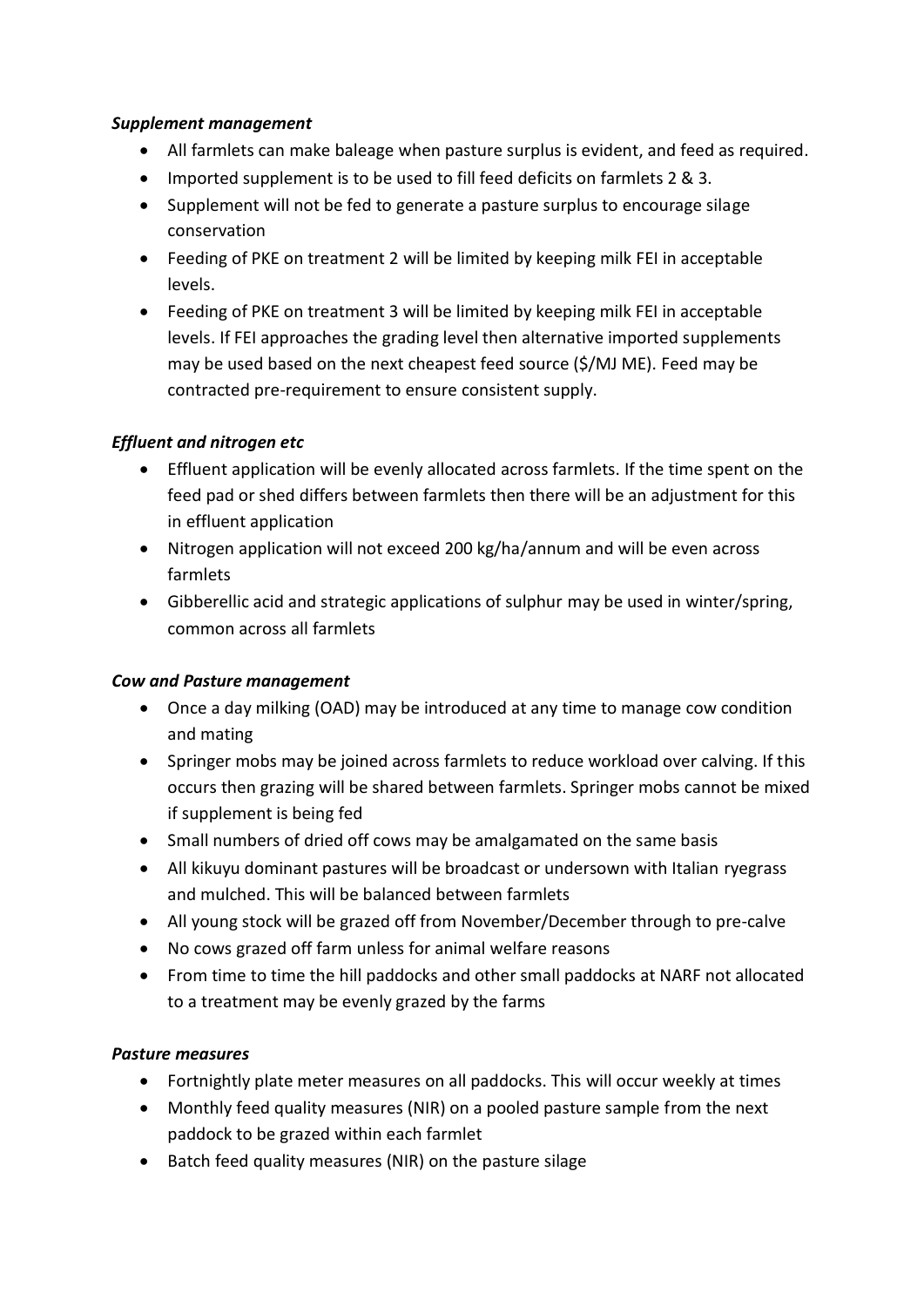- Pugging damage survey in September (if pugging has occurred)
- Kikuyu presence survey in Feb/March

### *Production and animal measures for each farmlet*

- Daily milk production/farmlet (litres, composition, SCC & total MS), separate vats for each farmlet
- Calf milk taken out of the vat
- Quarterly herd testing
- Fortnightly average condition score for each farmlet
- Mating and calving information

# **Management Decision Rules**

## *Drying Off*

- Empty and Cull cows are removed from the herd when average/cow intake of the herd is projected to be less than 12 kg DM/cow for 14 consecutive days after 1<sup>st</sup> January
- Individual cows to be dried off with sufficient time to attain a condition score of 5.0 by calving
- Individual cows with daily milk solids less than 0.5 kg MS/day in autumn are dried off
- Individual cows are dried off no less than 50 days before their expected calving date

### *Grazing management*

Grazing management will be based on maintaining optimum grazing rotation length to optimise pasture growth and pasture quality. Expected pasture allocation is outlined below.

### *Autumn/Winter*

- May Daily grazing area to be between  $1/40^{th}$  and  $1/80^{th}$  of the total farm
- June Daily grazing area to be between  $1/60^{th}$  and  $1/100^{th}$  of the total farm
- July Daily grazing area to be between  $1/60<sup>th</sup>$  and  $1/100<sup>th</sup>$  of the total farm

### *Spring Grazing Management*

- The spring rotation planner will determine the grazing rotation. Balance date assumed mid-September with a rotation length at balance date of 28 days.
- After pasture growth exceeds herd requirements, pasture conservation is used to maintain a post grazing residual of:
	- o September 1600 kg DM/ha
	- o October 1650 kg DM/ha
	- o November 1700 kg DM/ha